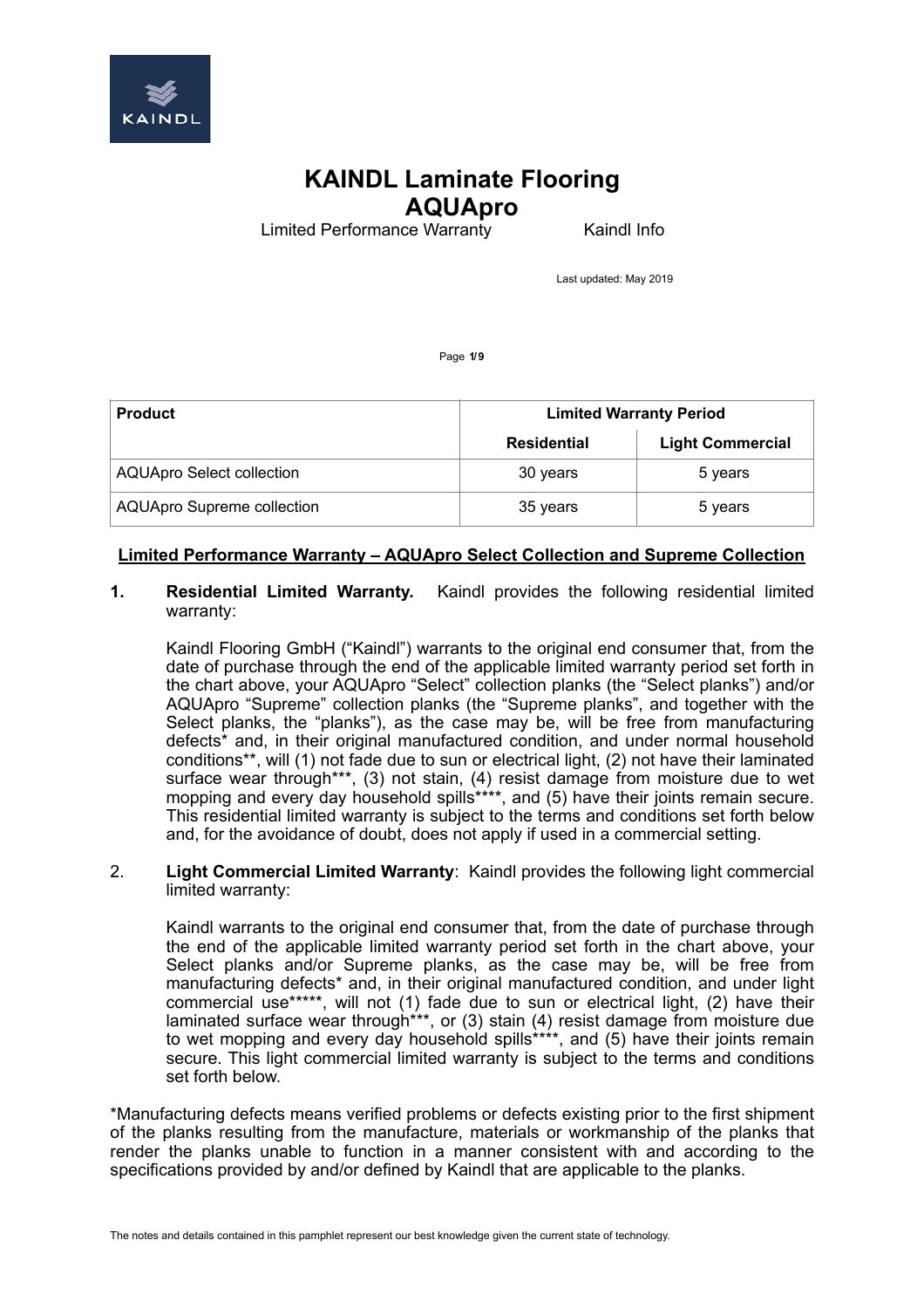

Limited Performance Warranty **Kaindl Info** 

Last updated: May 2019

Page **2/9**

\*\*Normal household conditions means those daily activities commonly associated with residential use.

\*\*\*Gloss reduction does not constitute "wear".

### \*\*\*\* Water warranty

Floor will resist damage from moisture due to wet mopping and everyday household spills. This product is water resistant. However, when excessive moisture accumulates in buildings or on building materials, mold and/or mildew growth can occur (particularly if the moisture problem remains undiscovered and unaddressed). The moisture warranty excludes damage resulting from mold and/or mildew growth due to prolonged exposure to moisture. This warranty does not cover flooding. The test method for water resistance application is the actual version of the NALFA

Laminate Surface Swell Test – Assembled Joint testing procedure.

\*\*\*\*\*Light commercial use means use in environments which do not have heavy commercial traffic, where the flooring is not exposed to a heavy commercial maintenance schedule and where the interior temperature and humidity can be controlled and maintained. Without limiting the generality of the preceding sentence, light commercial use only includes use in the following commercial areas:

Apartments, Retail Store Fronts, Medical Offices, Hotels/Motels, Educational/School Facilities, Business Offices, Restaurants, Multi-Family housing, Condominiums:

In each of the aforementioned environments, the following uses are permitted: Entryways†, Sales Floor/Showroom, Breakrooms, Office environments, Storage and dressing Rooms, Lobbies, Waiting room areas, Hallways, Nurses Stations, Guest Rooms, Conference/Meeting Rooms, Kitchenettes, Lounges, Offices, Individual Housing Units, Classrooms, Common Areas, any area not considered as high traffic/ heavy commercial.

† It is required to have walk off mats at all entryways.

#### **Use of the product:**

Please evaluate the installation site prior to the installation of the planks to determine if additional steps need to be taken to address specific requirements for jurisdictional health and/or specific building codes, static resistance, COF requirements, exposure to frequent water, excessive moisture or heavy traffic, and take necessary steps to ensure a safe and secure installation.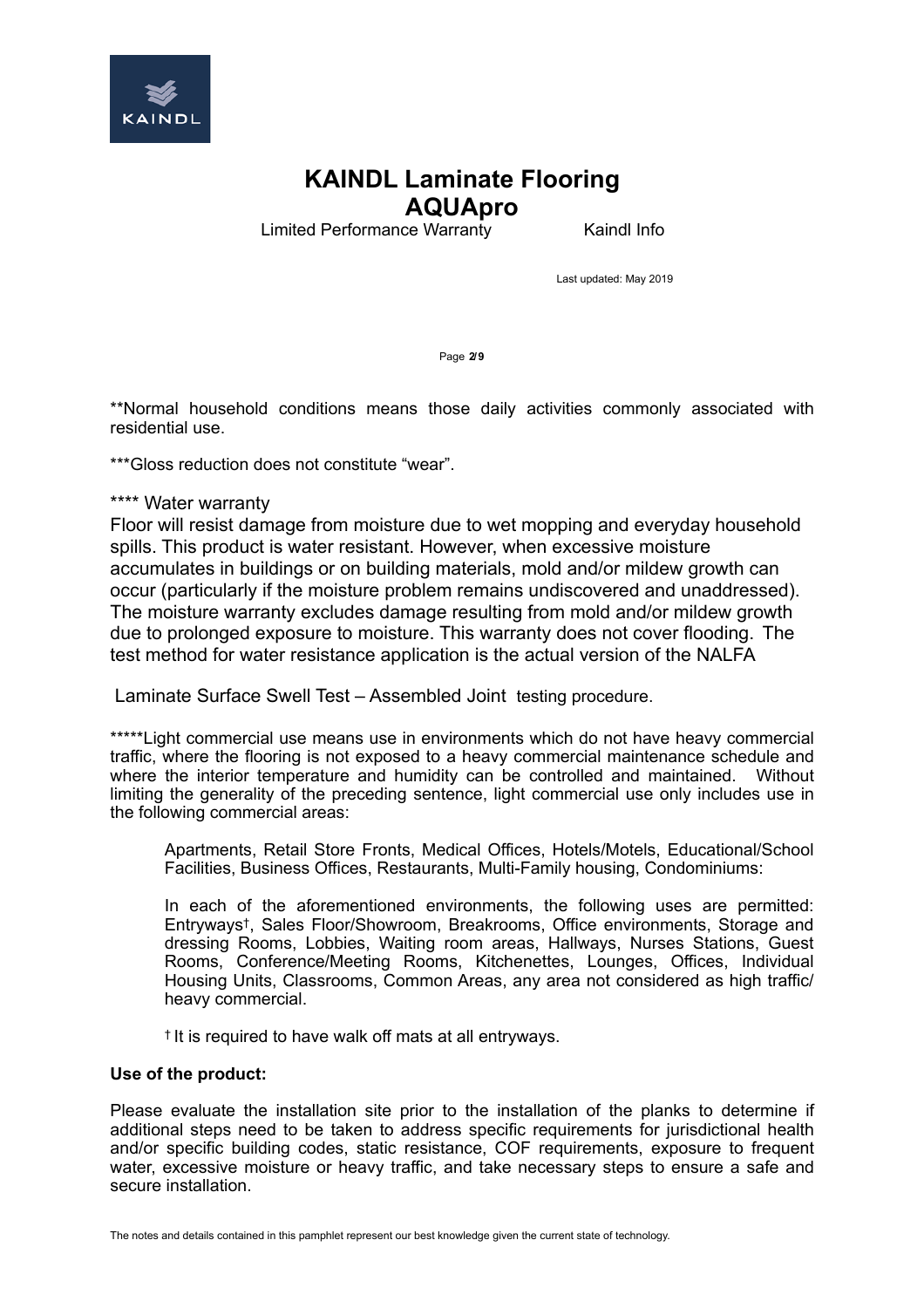

Limited Performance Warranty **Kaindl Info** 

Last updated: May 2019

Page **3/9**

Kaindl does not provide additional warranties other than our limited residential warranty and light commercial warranty. Kaindl accepts no responsibility for usage that is not in compliance with any country, state, county, city or township regulations or codes. Proper assessment of location requirements, regulations and usage, are the responsibility of the installer. Kaindl does not warrant nor guarantee that any of the proposed uses in the aforementioned categories are compliant with local building, health and/or other municipal codes or regulations.

Except where expressly implied, the term "limited warranty" refers to only the residential limited warranty and light commercial limited warranty as outlined.

### **Terms and Conditions**

This limited warranty for the flooring planks is made with respect to the following terms and conditions:

#### **3. Acceptable Installation method**

It is required that ALL Kaindl flooring planks be installed correctly and in accordance with Kaindl's Installation Instructions and Sub-Floor Preparation Guidelines. The Installation Instructions are provided in the insert sheet of each box of material and can also be obtained from a Kaindl reseller or by visiting www.kaindl.com.

#### **In accordance with Industry Standards:**

A moisture test should be performed prior to installation. Any moisture issues underneath the floor to be installed must be rectified prior to installation. When testing concrete using a calcium chloride moisture test (ASTM F1869), the values must be  $\leq 5$  lbs/1000ft2/24hr or <80% RH with an in situ probe (ASTM F2170). If you are installing Kaindl laminate floors over a wood subfloor, a vapor barrier is not required. However, wood subfloors must have a moisture reading ≤12% across the complete installation. If attached underlayment is not included, install Kaindl Laminate floors over an underlayment that is approved for use with laminate floors.

- a. Any dampness from construction materials, such as moisture in the concrete slab or another sub-floor, must be completely dry prior to installation;
- b. proper installation includes the installation of the planks area(s) where they are exposed to normal wear based on their recommended End Use Category according to ISO 10874; and
- c. if the desired installation room is an area that is susceptible to spills or liquid getting behind skirting (molding) boards, the perimeter of the room must be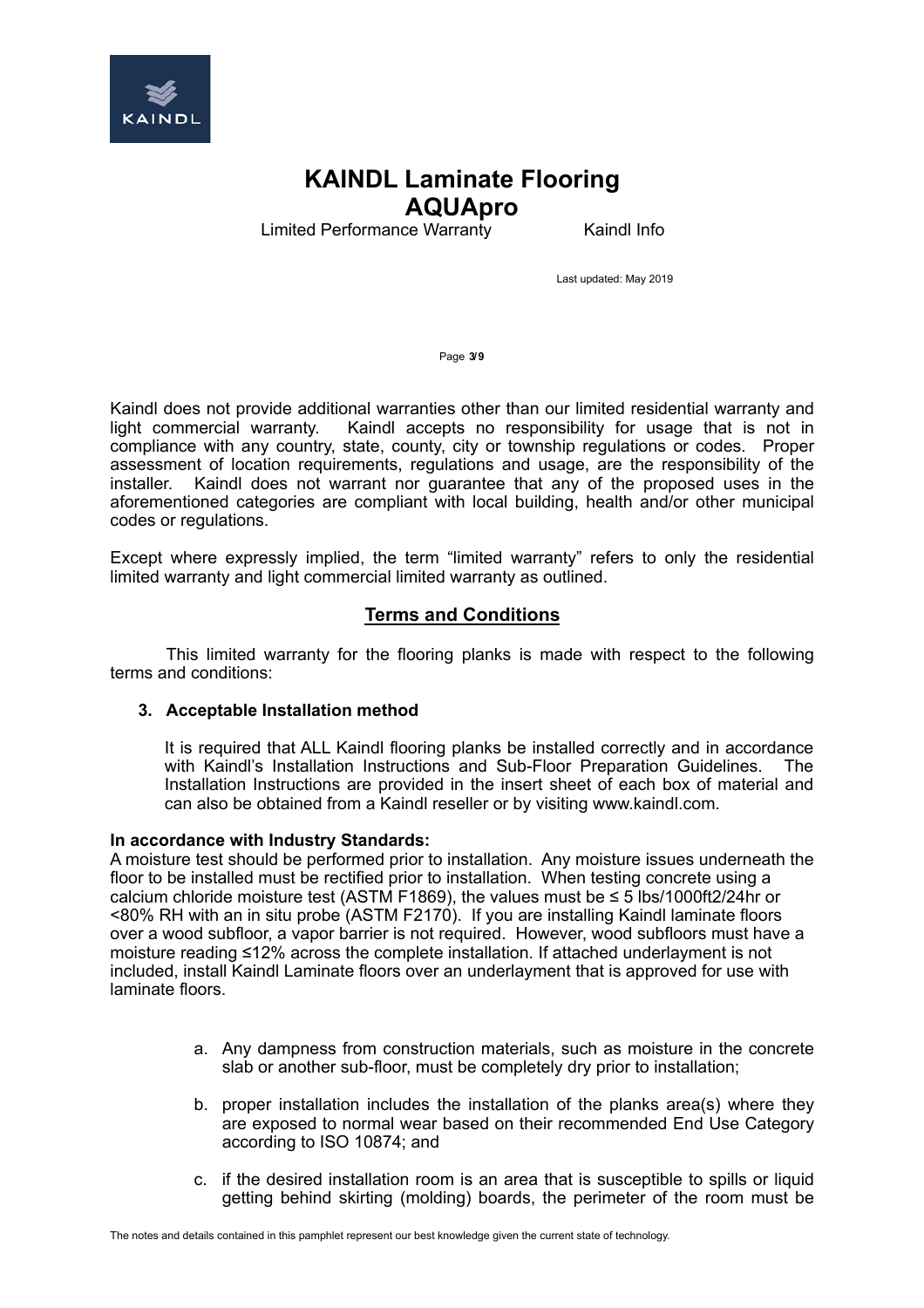

Limited Performance Warranty **Kaindl Info** 

Last updated: May 2019

Page **4/9**

completely sealed. A 3/8" compressible polyethylene (PE) foam backer rod should be inserted to fill all expansion spaces. The backer rod should be completely covered with 100% silicone sealant around the entire perimeter of the installation. An acrylic sealant should not be used. A small silicone bead should be applied where the skirting (molding) meets the floor, creating a perimeter barrier to prevent any spills or liquids from getting underneath or behind the skirting. The same result can be achieved with waterproof skirting. Any fixed objects, door frames, etc. should be sealed in the same way using a 100% silicone sealant.

d. It is important that the installer completely engages the locking system on all 4 sides of each plank when installing, so as to avoid any gaps that could potentially void the warranty.

A nonrecycled (100% virgin resin) minimum 6-mil polyethylene vapor barrier with a density of 0.92 lbs/cubic foot and a thickness tolerance of +/- 10% is required to be installed over any concrete subfloor. Any vapor barrier that emits a water vapor no greater than 5 lbs/ 1000ft2/24-hr is an acceptable vapor barrier when installed in accordance with the provided installation instructions.

#### **4. Proper Care & Maintenance**

The Kaindl planks must be maintained in accordance with the Kaindl care and maintenance instructions (the "Care and Maintenance Instructions"). A copy of the Care and Maintenance Instructions should be provided to you at the time of purchase or should be obtained through a Kaindl reseller, or by visiting www.kaindl.com. The Care and Maintenance Instructions include, but are not limited to, the following:

- a. The planks must be used only indoors in a dry, climate-controlled area.
- b. Floor protectors (ex: felt pads) that do not stain should be used to protect the planks. To minimize the possibility of indentations or scratching from the movement of heavy objects, use heavy duty leg bases/rollers. If the object is excessively heavy, a wider floor protector is required.
- c. The primary cleaning method that should be used is dust mopping. Mop using only a well wrung out mop and warm water only. Use only non-abrasive soap-free cleaners made specifically for laminate floor care to clean the planks. (NEVER USE: Detergents, soaps, "mop-and-shine" products, waxes, polishes, abrasive pads or cleaners, including nylon scouring pads, steel wool, Comet™, Soft Scrub™, etc. that may damage the finish.)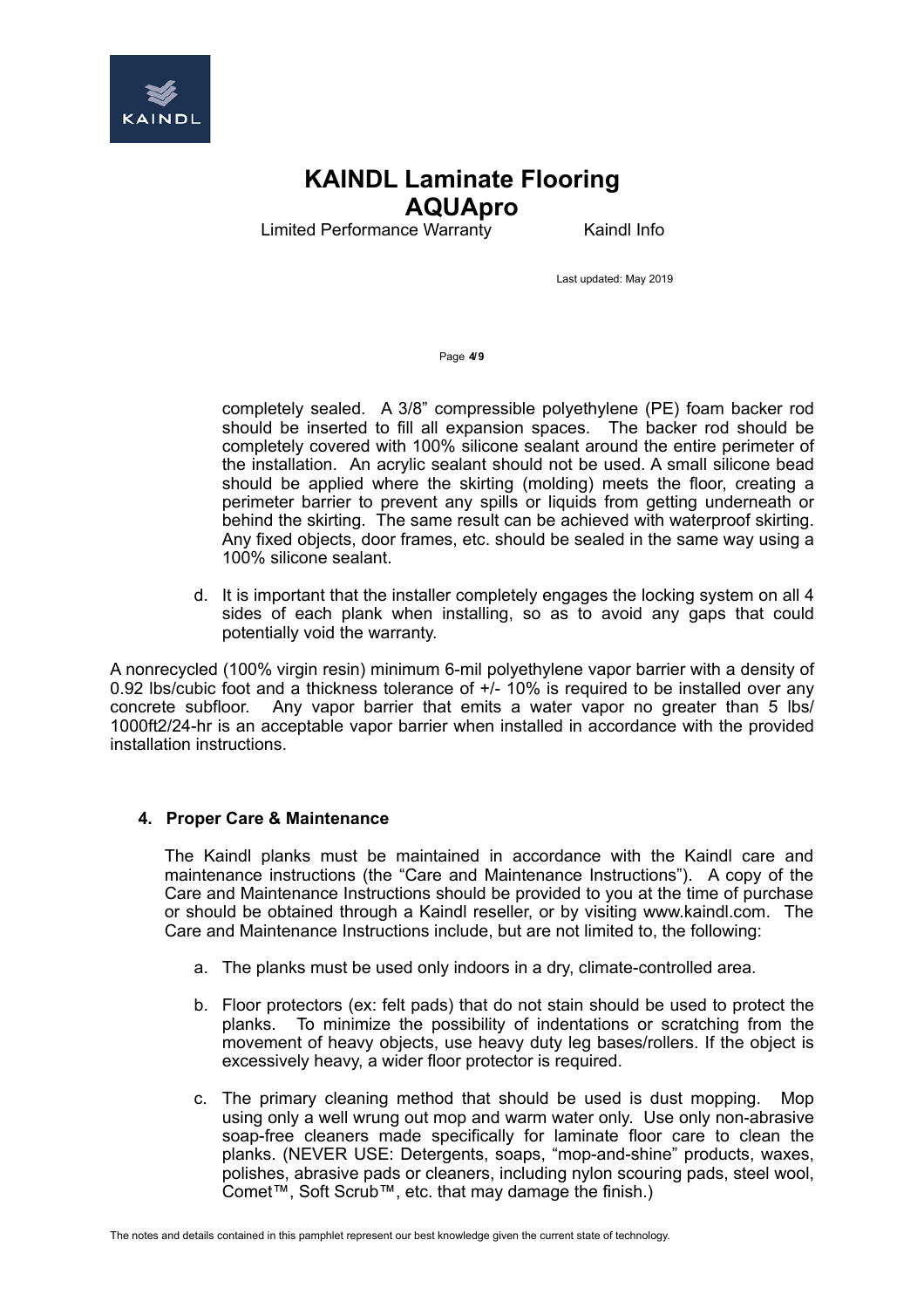

Limited Performance Warranty **Kaindl Info** 

Last updated: May 2019

Page **5/9**

- d. It is not necessary to use a wet mop that will puddle or leave moisture standing on the planks. Any approved cleaning solution used should not be poured directly onto the planks, but instead should be applied to the mop or cloth used for cleaning.
- e. For the best cleaning results, use 1 cup of vinegar per gallon of warm water.
- f. Any spills should be wiped up immediately. In any event, liquid should not be left on the planks longer than is reasonable.
- g. If your home is susceptible to ongoing or frequent intrusion of dirt or sand, it is recommended that you mop, dust mop or vacuum, more frequently.
- h. Scratches typically occur when large heavy objects are moved across the floor. Exercise caution when moving large objects or appliances like stoves, refrigerators, furniture or other heavy objects. It is recommended that you use devices or material suitable for sliding heavy objects, never slide heavy objects across the floor without protection for the floor.
- i. As stated above in section 2, the use of protective walk-off mats in entryways and in heavier traffic areas is required.
- j. If left unkept, your pets nails could cause harm to your floor. It is recommended that you maintain your pet's nails by regularly trimming in order to prevent them from scratching the planks.
- k. When cleaning or vacuuming, only use vacuums and tools designed for hard surfaces. It is prohibited to use any type of polishing or buffing machine to clean the floor. It is important to keep your floors clean, we recommend frequent dusting, vacuuming or sweeping to avoid the accumulation of any particles that could dull or scratch the surface finish. It is prohibited to use devices such as floor scrubbers, steam mops, floor buffers, wet jet mops, or any other similar device or product that could damage the surface of the planks.

#### **5. Warranty Exclusions**

This limited warranty does not cover:

a. conditions or defects caused by installing the floor not in accordance with the Instruction Guide or the installation instructions set forth in this limited warranty, or improper use, care or maintenance, including the failure to follow the Care and Maintenance Instructions.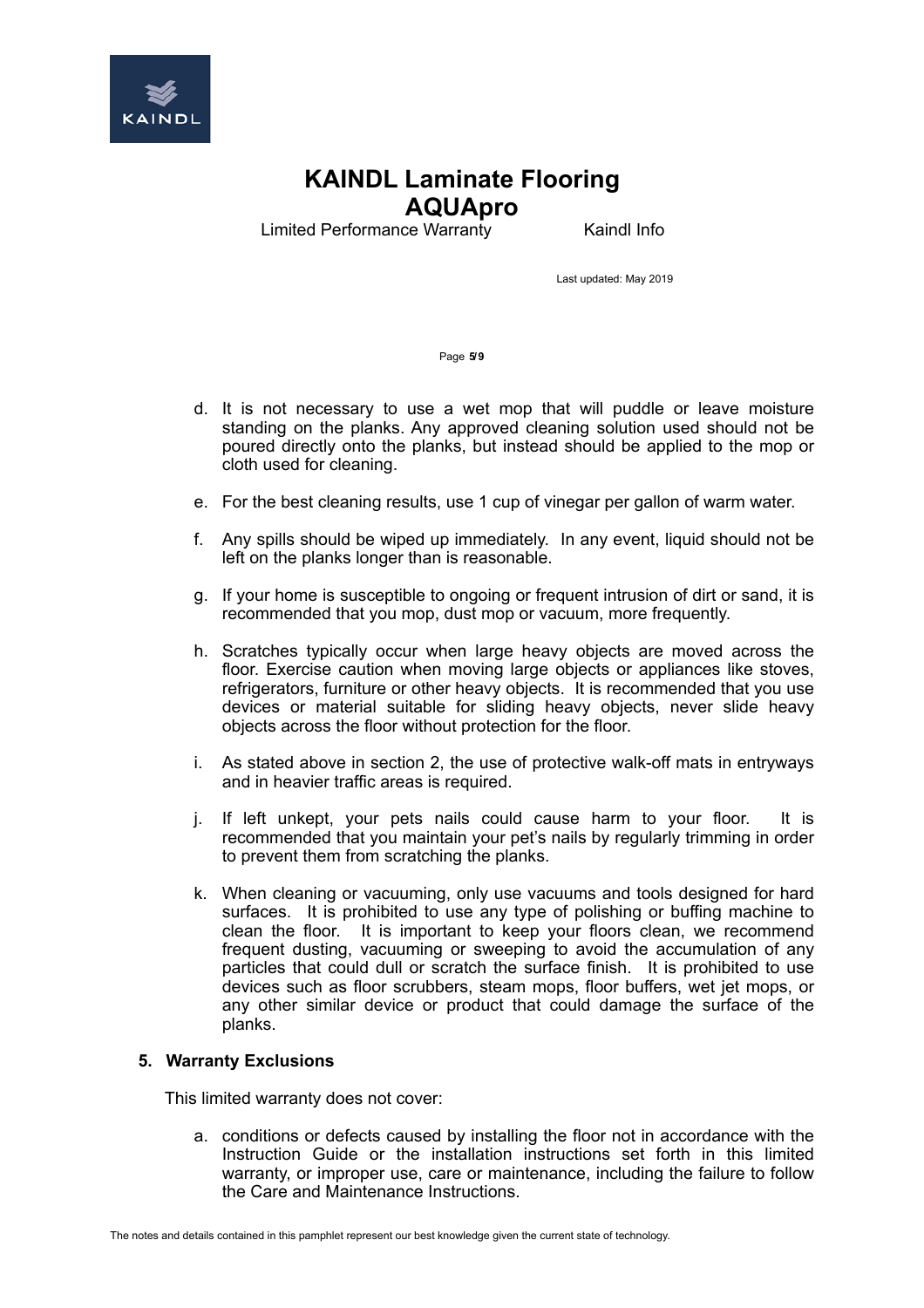

Limited Performance Warranty **Kaindl Info** 

Last updated: May 2019

Page **6/9**

- b. damage resulting from excessively wet maintenance or from using detergents, abrasive cleaners, soaps, waxes or polishes.
- c. accidents, misuse, or abuse (pet damage is abuse).
- d. Any planks that are installed which contain a visible manufacturing defect.
- e. abnormal wear such as damage from spiked heel shoes, lack of protection from furniture or hard casters, or surface dulling from sand, gravel, abrasive cleaners, or adhesive residue.
- f. Any damage caused by moisture that occur from events outside of every day household spills, this includes but is not limited to standing water or urine, flooding due to mechanical failure or appliance leaking, broken pipes.
- g. damage caused due to use of the planks in any way other than the intended use.
- h. Any gaps in the joints that are due to improper installation, improper use, inadequate care or maintenance.
- i. Any damage caused due to the planks being exposed to excessive or extreme temperatures.
- j. Any damage caused by moisture in the subfloor or coming from underneath the floor. This includes, but is not limited to, damage from hydrostatic This includes, but is not limited to, damage from hydrostatic pressure underneath the floor or any other condition that results in any kind of moisture coming from underneath the floor.
- k. Any accidents, improper maintenance or damage caused by scratching, heavy impact or the cutting of the planks. Any damage resulting from the use of floor scrubbers, steam or wet jet mops, vacuums with beater bars, or any similar device is not covered under this warranty.
- l. The wearing of the planks under normal use
- m. The skirting or moldings.
- n. Any damage that is due to the shipment, transportation or moving of the product.
- o. Any modifications or the altering of the planks from their original manufactured condition.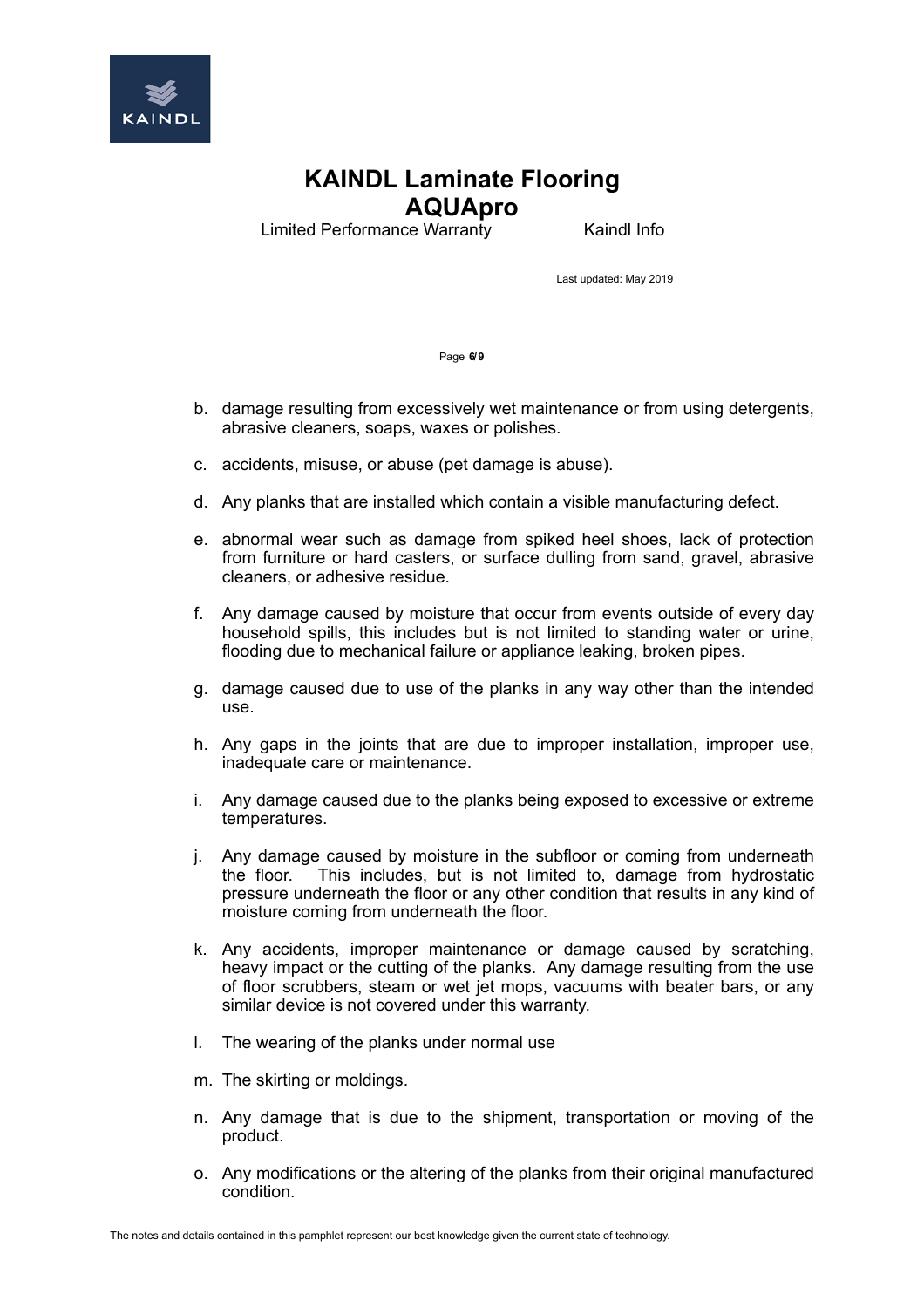

Limited Performance Warranty **Kaindl Info** 

Last updated: May 2019

Page **7/9**

- p. Any change in the gloss level or sheen variations from later product additions or repairs.
- q. Appropriate commercial settings (the areas defined under \*\*\*\*\*) include professional offices and other businesses that require daily wet mopping and/ or cleaning with harsh chemicals as well as businesses that do not require machinery or other heavy objects to be placed or moved across the laminate floor. Examples of commercial settings that may be suitable for laminate flooring include legal offices, jewelry stores, art galleries, counseling offices, and gift stores/boutiques. Medical examination rooms, public restrooms and bars/pubs would not be suitable locations for laminate flooring and would be excluded from this warranty.

### **6. Procedure for filing a Claim**

- a. Other than a claim for a manufacturing defect, any claim under this limited warranty must be made by delivering a notice of claim (the "Notice of Claim") within 30 days of the appearance of the defect to the original reseller (with a copy to Kaindl) where the flooring was purchased. The claim should list the detailed reason for the claim, product specifications, model number and must be delivered to the original reseller (with a copy to Kaindl) along with the original purchase and installation documentation. All claims under this warranty must be made prior to the expiration of the warranty period.
- b. Kaindl expressly reserves the right to inspect any alleged defect or have it inspected by its authorized agents, and the right to request photographs, planks for testing, and/or an independent inspection by a certified licensed independent inspector prior to approving any claim.

#### **7. Kaindl's Responsibility under this warranty:**

- a. If a claim under this warranty is determined justified, Kaindl will repair or replace, at its sole discretion, only the affected flooring planks. Any replacement planks will be provided by the reseller where the original defective planks were purchased.
- b. If, in its sole discretion, Kaindl determines that the repair or replacement of the flooring planks is not reasonably achievable, Kaindl, at its sole discretion, may choose to refund the pro-rated (based on square footage) original purchase price of the affected planks, subject to the following applicable adjustments:

(i) in the case of a claim regarding the "Select" quality planks, the pro-rated (based on square footage) original purchase price shall be reduced by 1/4 of its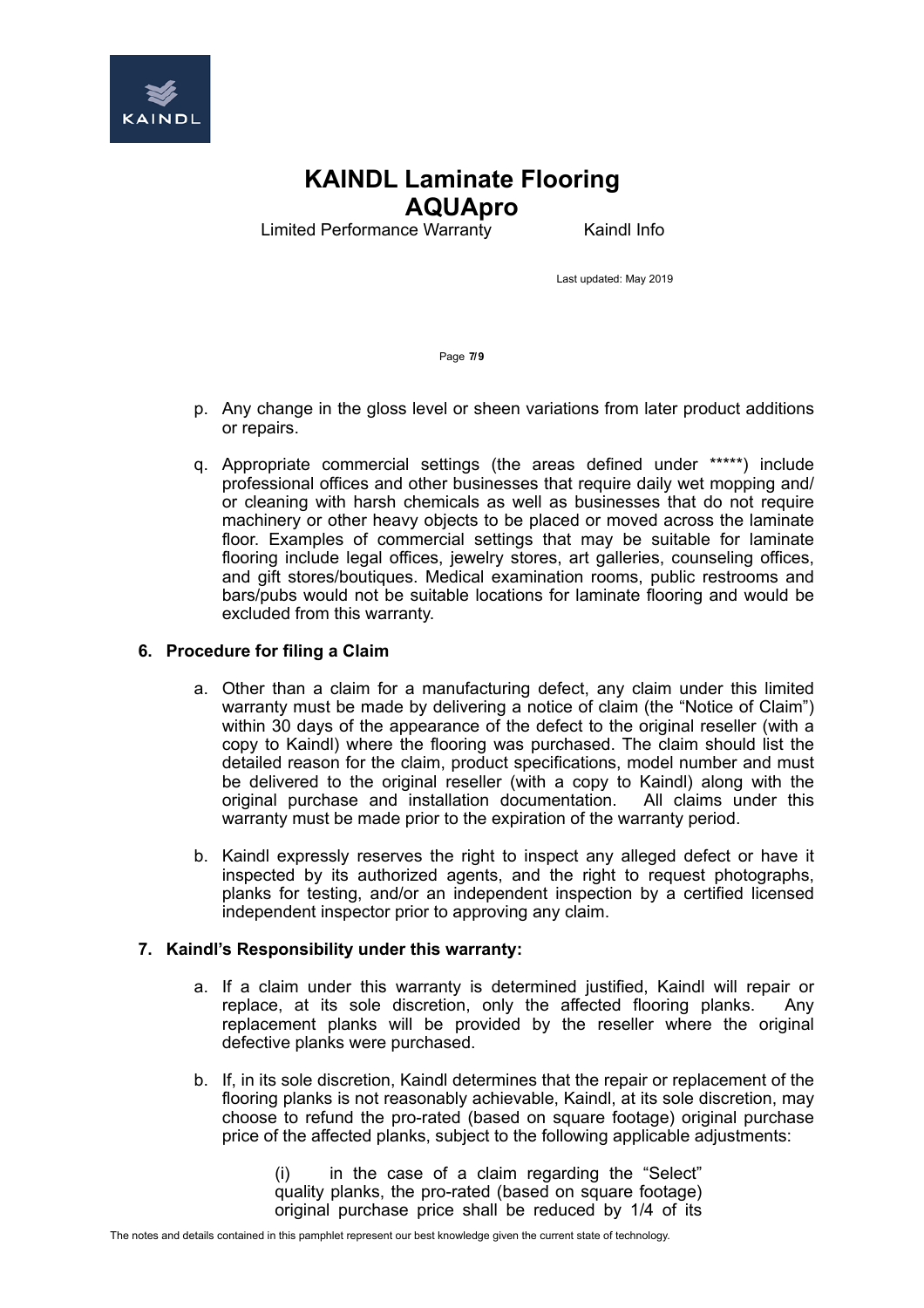

Limited Performance Warranty **Kaindl Info** 

Last updated: May 2019

Page **8/9**

original value for each period of (5) five years or portion thereof that passes from the original date of purchase; or

(ii) in the case of a claim regarding the "Supreme" planks, the pro-rated (based on square footage) original purchase price shall be reduced by 1/5 of its original value for each period of (7) seven years or portion thereof that passes from the original date of purchase (collectively, the "Optional Refund").

- c. If a claim is made and the exact product is no longer available, Kaindl will replace, at its sole discretion and in accordance to subsection 5(b) above, the affected planks with another Kaindl design of equal or greater value.
- d. Kaindl is not responsible for any labor, materials or other costs associated with the replacement of the affected planks or the installation of repaired or replaced planks; with the exception of the optional refund (if any), provided that, if the affected planks were professionally installed, Kaindl, at its sole discretion, will cover reasonable replacement labor costs for the replacement of Kaindl manufactured planks.
- e. Once a claim is approved, Kaindl will instruct the manner in which to proceed in order to have the affected planks repaired or replaced, the instructions must be completed within ninety (90) days after the claim is approved or all rights are waived under this limited warranty.

#### **8. Disclaimers**

- a. This limited warranty is not transferable and applies only to the original end consumer for so long as he or she owns the planks and the original installation site. This limited warranty applies only where the affected area is readily visible and covers an area greater than one square inch.
- b. Information concerning the planks contained in Kaindl catalogs, samples, descriptions, advertisements, or other marketing or promotional material or statements made by sales representatives, distributors or retailers are for general informational purposes only and are not binding upon Kaindl and you should not rely on any such information concerning the planks. Sales representatives, distributors or retailers have no authority whatsoever to modify this limited warranty.
- c. Any incidental or consequential damages are hereby disclaimed by Kaindl. This limited warranty gives you specific legal rights, you may have other rights